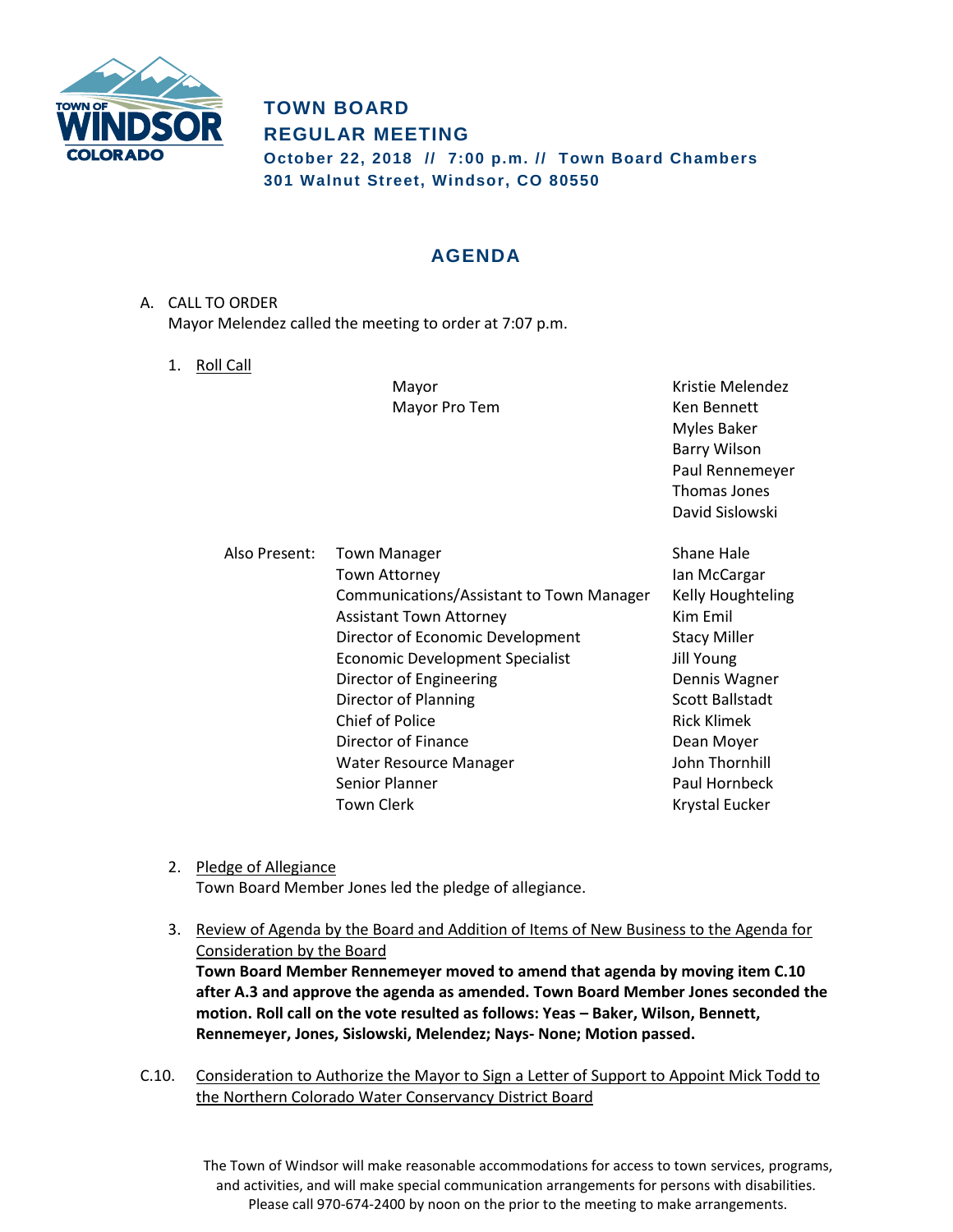• Staff presentation: John Thornhill, Water Resource Manager

Per Mr. Thornhill, this agenda item would authorize the Mayor to sign a letter of support for Mr. John "Mick" Todd to the 12-member Norther Water and Municipal Subdistricts Board. Directors come from the eight counties that are in within the District's boundaries and are appointed by district court judges to four-year terms.

Ms. Melendez inquired if the applicant is a resident of Windsor.

Mr. Thornhill informed the Board that the applicant is a resident of Greeley.

**Town Board Member Sislowski moved to authorize the Mayor to sign a letter of support for Mick Todd to the Norther Water Conservancy District Board. Town Board Member Rennemeyer. Roll call on the vote resulted as follows: Yeas – Baker, Wilson, Bennett, Rennemeyer, Jones, Sislowski, Melendez; Nays- None; Motion passed.**

### 4. Board Liaison Reports

- Town Board Member Baker Tree Board, Historic Preservation Commission Town Board Member Baker reported the Tree Board will meet on October 23, 2018 at 5:00 p.m. at the Community Recreation Center.
- Town Board Member Wilson Parks, Recreation & Culture Advisory Board; Poudre River Trail Corridor Board Town Board Member Wilson reported there has been some improvements to the north shore of Windsor Lake and there have also been some improvements at Boardwalk Park. A section of the Poudre River Trail is still closed east of 257.
- Mayor Pro Tem Bennett Water & Sewer Board Mayor Pro Tem Bennett reported the Water and Sewer Board reviewed the Town Board's resolution in support of NISP Project. There was also discussion regarding an increase in cash in lieu of water and reported that would be updated on a regular basis.
- Town Board Member Rennemeyer Chamber of Commerce Town Board Member Rennemeyer reported the Chamber of Commerce held their Annual Dinner last Thursday and recognized the Town of Windsor as being a part of the President's Circle in 2018.
- Town Board Member Jones Windsor Housing Authority; Great Western Trail Authority

Town Board Member Jones reported the Windsor Housing Authority closed on property north of Windsor Meadows where the new senior housing is going to be constructed. The Governors Farm offer by the Windsor Housing Authority is still on the table.

Dr. Jones reported the Great Western Trail Authority applied for a Colorado the Beautiful grant through the Parks and Wildlife Department and are currently waiting to hear the outcome.

 Town Board Member Sislowski –Clearview Library Board; Planning Commission Town Board Member Sislowski reported the Library meeting will be on October 25, 2018.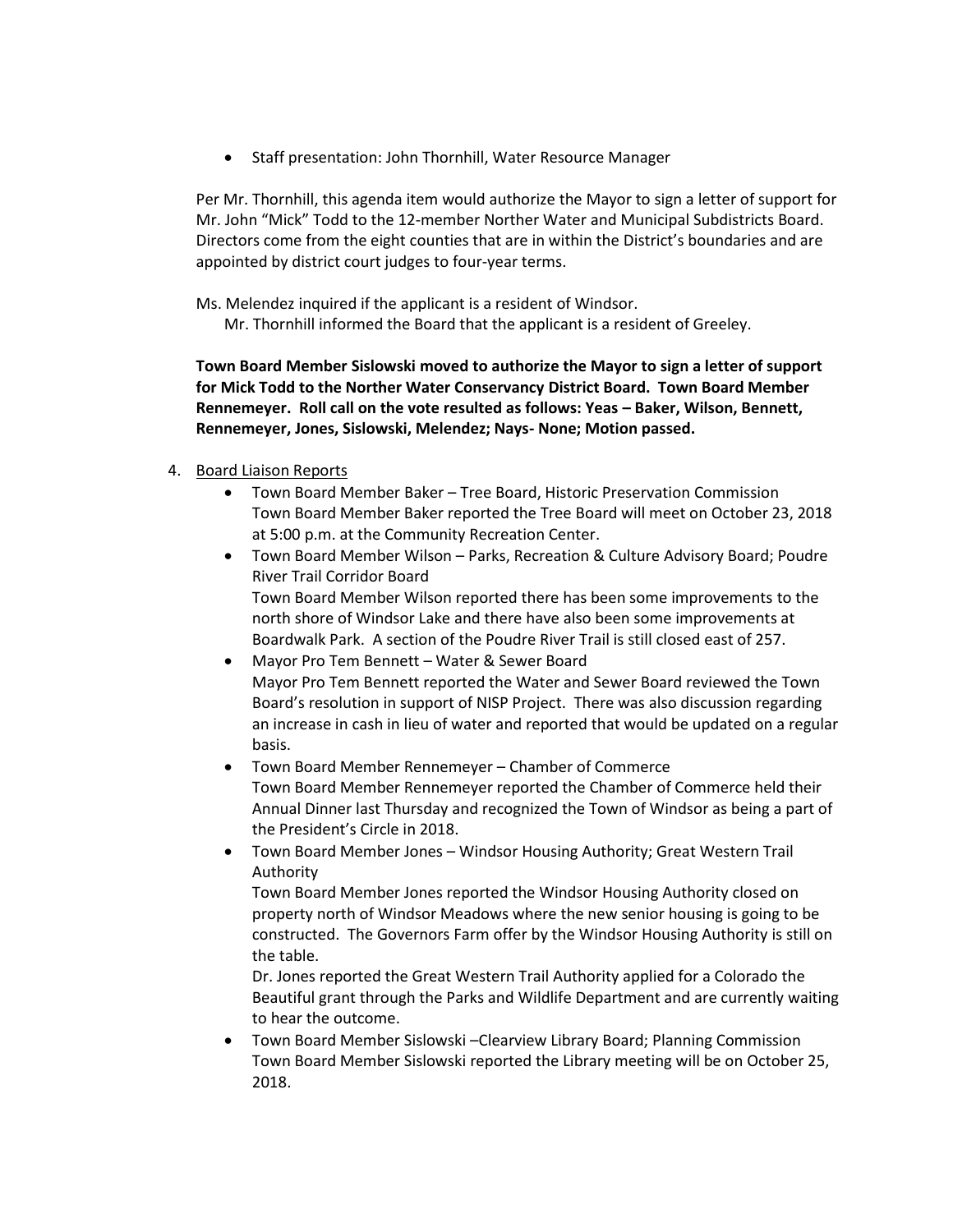Mr. Sislowski reported the Planning Commission met and there are a number of items that are on the current agenda from that meeting.

- Mayor Melendez Downtown Development Authority; North Front Range/MPO Mayor Melendez reported the Downtown Development Authority is hosting an appreciation event on October 23, 2018 from at the Art and Heritage Center.
- 5. Public Invited to be Heard Mayor Melendez opened the meeting up for public comment to which there was none.

#### B. CONSENT CALENDAR

- 1. Minutes of the October 8, 2018 Regular Meeting Amanda Mehlenbacher
- 2. Advisory Board Appointments Krystal Eucker
- 3. Resolution No. 2018-96 A Resolution Approving an Intergovernmental Agreement for Radio Site and Maintenance of the Timnath Radio Tower Between Weld County and Town of Windsor– Rick Klimek

**Town Board Member Rennemeyer moved to approve the consent calendar as presented. Town Board Member Baker seconded the motion. Roll call on the vote resulted as follows: Yeas – Baker, Wilson, Bennett, Rennemeyer, Jones, Sislowski, Melendez; Nays-None; Motion passed.**

#### C. BOARD ACTION

- 1. Resolution No. 2018-94 Approving an Agreement for Economic Inducements and Development Incentives (EarthX Lithium Batteries)
	- Legislative action
	- Staff presentation: Jill Young, Economic Development Specialist

Per Ms. Young, EarthX Lithium Batters is looking to relocate and expand in Windsor. Currently, EarthX is located in the Diamond Valley Industrial Park in leased space that they have outgrown. The total expansion project costs will be \$525,000 which will include construction of a new 4,200 square foot building with some space available for additional expansion. With the expansion, EatrthX will be able to retain five full time employees and create another full time position within the first year and it will allow EarthX to keep up with current demands and to remain competitive within the industry.

The request that has been received by EarthX is a combination of fee waivers and fee reimbursements. The fee waivers include the administrative fee as well as the Windsor Use Tax which amount to \$5,579.06. The development fee reimbursement which would be reimbursed within 60 days of the certificate of occupancy being issued includes the sewer plant investment fee and the drainage fee for a total of \$8,223.35. The total incentive request amounts to \$13,802.41.

**Town Board Member Bennett moved to approve Resolution No. 2018-94. Town Board Member Rennemeyer seconded the motion. Roll call on the vote resulted as follows: Yeas – Baker, Wilson, Bennett, Rennemeyer, Jones, Sislowski, Melendez; Nays- None; Motion passed.**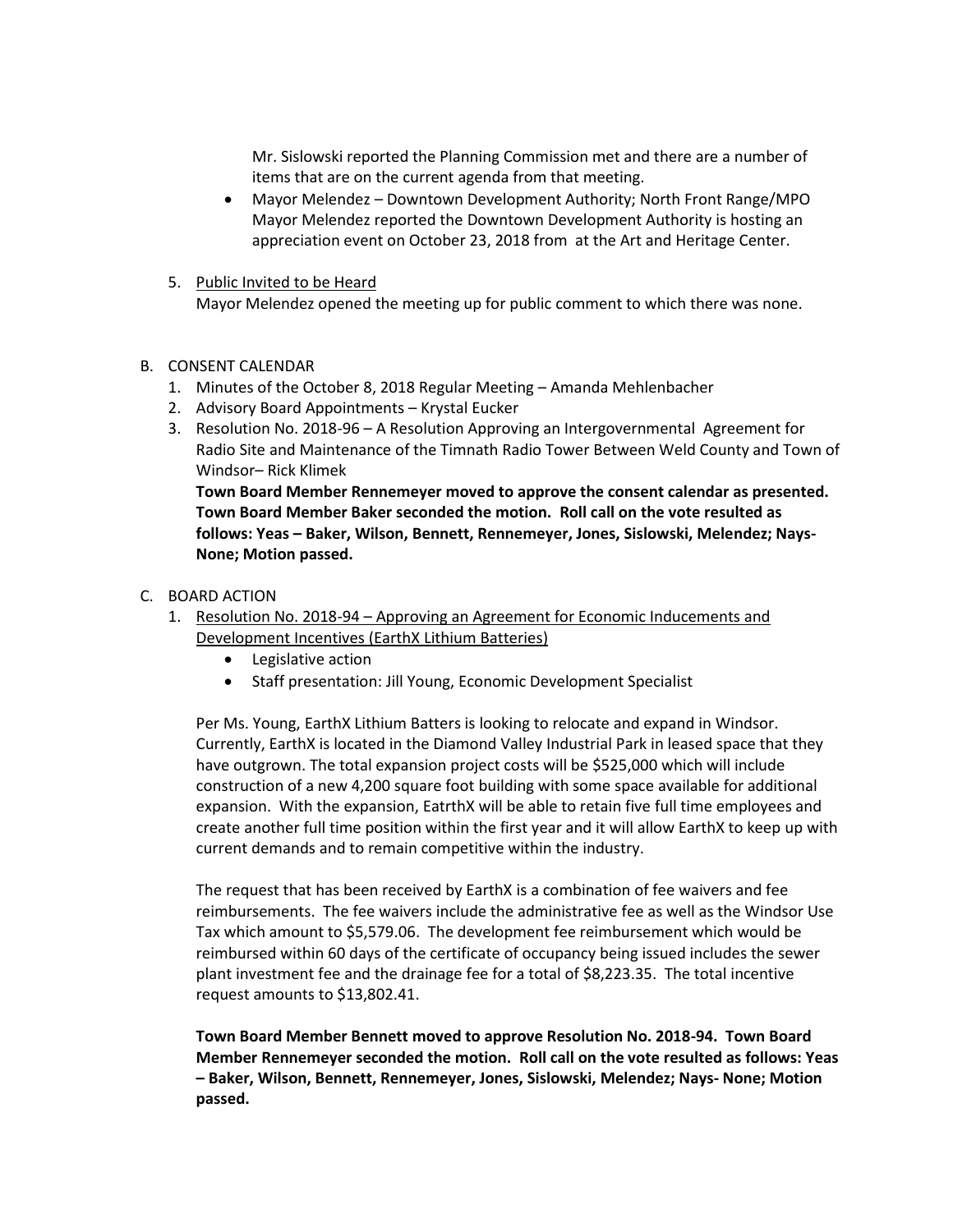- 2. Public Hearing A Resolution Approving a Final Major Subdivision Windsor Villages at Ptarmigan – Tom Muth, Windsor Investments LTD, applicant/ Jon Sweet, TST Consulting Engineers, applicant's representative
	- Quasi-judicial
	- Staff presentation: Paul Hornbeck, Senior Planner

## **Town Board Member Rennemeyer moved to open the public hearing. Town Board Member Jones seconded the motion. Roll call on the vote resulted as follows: Yeas – Baker, Wilson, Bennett, Rennemeyer, Jones, Sislowski, Melendez; Nays- None; Motion**

Per Mr. Sislowski, "Madam Mayor, for the record, I would like to point out that in my capacity as Town Board liaison to the Planning Commission, I was present at the Planning Commission meeting during which this matter was previously presented. I wish to state that my participation in the Planning Commission proceedings has in no way influenced me in my capacity as a Town Board Member this evening. I will make my decision and cast my vote this evening based solely on the evidence presented during this public hearing."

Per Mr. Hornbeck, the applicant has submitted a major subdivision application known as Windsor Villages at Ptarmigan. The subdivision encompasses approximately 103 acres and is zoned Residential Mixed Use (RMU) and Limited Industrial (IL).

Preliminary Plat characteristics:

- 114 single-family residential lots;
- Typical lot size of 7,000 to 8,000 square feet;
- 23 acres of public right-of-way dedication
- 48 acre future development tract master planned for commercial and multifamily uses
- Offsite improvements will include widening of LCR 5 from SH 392 to LCR 32E and roundabouts on LCR 5 at Oakmont Drive and LCR 32E

The applicant held a neighborhood meeting on June 14, 2018, in accordance with Chapter 16, Article XXXI of the Municipal Code. There were approximately seventeen neighbors in attendance. Please see the enclosed neighborhood meeting notes for discussion topics and responses. The applicant subsequently coordinated an additional follow-up neighborhood meeting on September 13, 2018. Approximately 50 neighbors attended this meeting to discuss and address neighbor concerns regarding LCR 5 improvements.

The Planning Commission approved the preliminary major subdivision on July 18, 2018, subject to the following conditions:

- 1. All outstanding Planning Commission and staff comments shall be addressed on the Final Plat.
- 2. The Final Plat shall depict the right-of-way for Oakmont Drive shifted north [west] to ensure it is dedicated solely from property controlled by the applicant.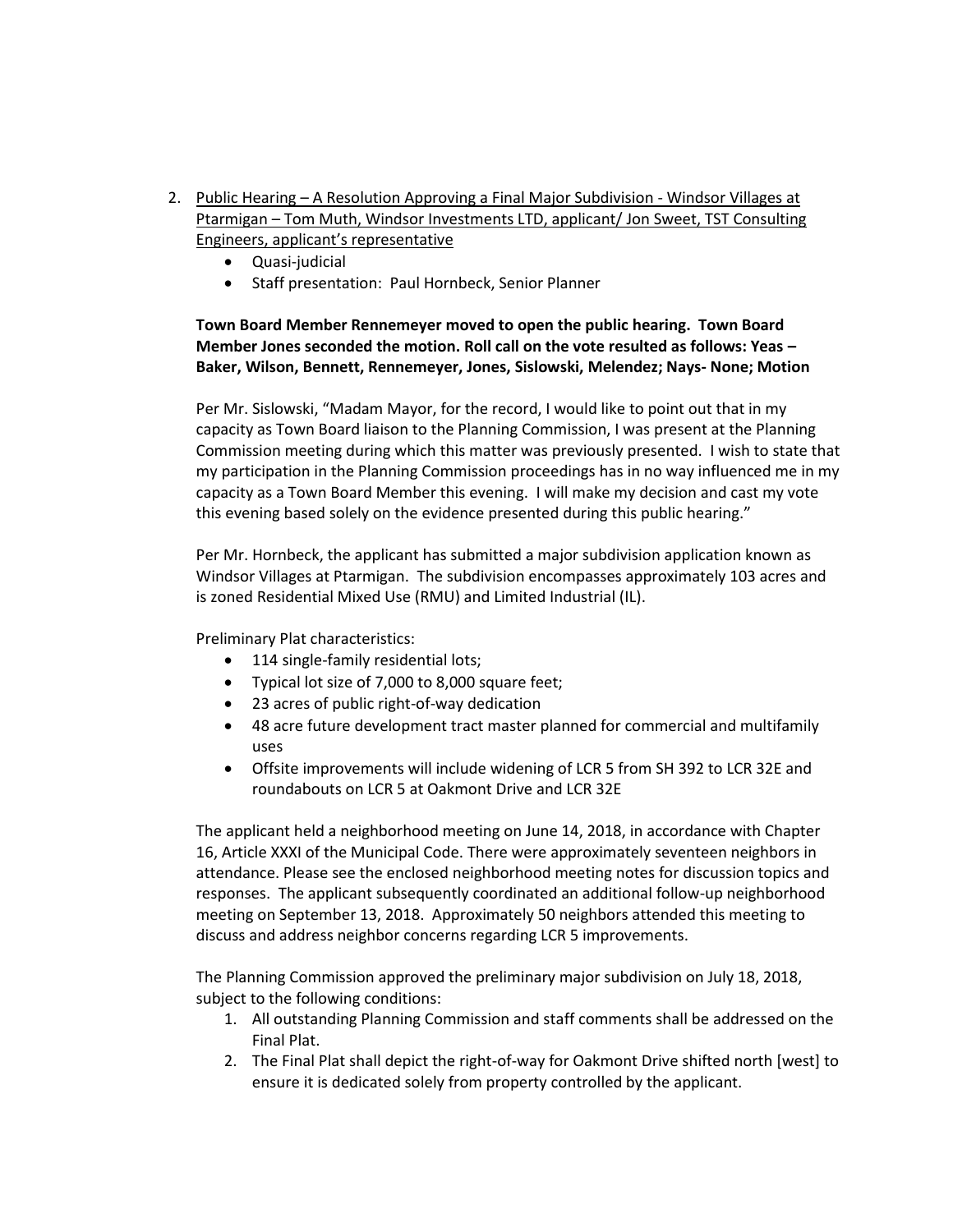The applicant has continued to address the remaining comments and has since shifted the LCR 5 right-of-way at Oakmont Drive further to the west to reduce impacts to the Ptarmigan Subdivision. Furthermore, the applicant has made an effort to shift the majority of the right-of-way impact to his own property to the west, while also minimizing negative impacts to the adjacent Yeager property to the southwest of the Oakmont Drive intersection.

The application is in conformance with the Comprehensive Plan.

The following notifications were completed in accordance with the Municipal Code: A neighborhood meeting was held on June 14, 2018 with notifications sent as follows:

- May 30, 2018 affidavit of mailing to property owners within 300 feet
- June 3, 2018 display ad published in the newspaper

At their October 17, 2018 regular meeting, the Planning Commissions forwarded to the Town Board a recommendation of approval of the final major subdivision, subject to the following conditions:

- 1. To the extent the approved plans for improvements to LCR 5 require construction of improvements within right-of-way not yet owned by the Developer or not otherwise acquired by the Town, all such right-of-way shall be acquired and dedicated by the Developer to the Town prior to commencement of any such improvements within said right-of-way.
- 2. All improvements to the intersection of LCR 5 and Oakmont Drive shall be completed and approved by the Town prior to the issuance of any building permits for single family residential development.
- 3. Street trees shall be incorporated into the landscape plan on both east and west sides of LCR 5 in order to mitigate the loss of any existing trees.
- 4. All remaining Planning Commission and staff comments shall be addressed prior to recording the subdivision plat.
- 5. The subdivision development agreement shall be executed prior to recording the subdivision plat.
- 6. The applicant shall investigate the option of shifting the roundabouts on LCR 5 an additional 10' west.

Staff requests the following be entered into the record:

- Application and supplemental materials
- Staff memorandum and supporting documents
- All testimony received during the public hearing
- Recommendation

Brian Williamson with TST Consulting Engineers provided a brief presentation on the Windsor Villages at Ptarmigan project.

Mr. Williamson reported there are 114 single family lots, three commercial lots, 12 tracts of open space and six tracts for future development within the subdivision.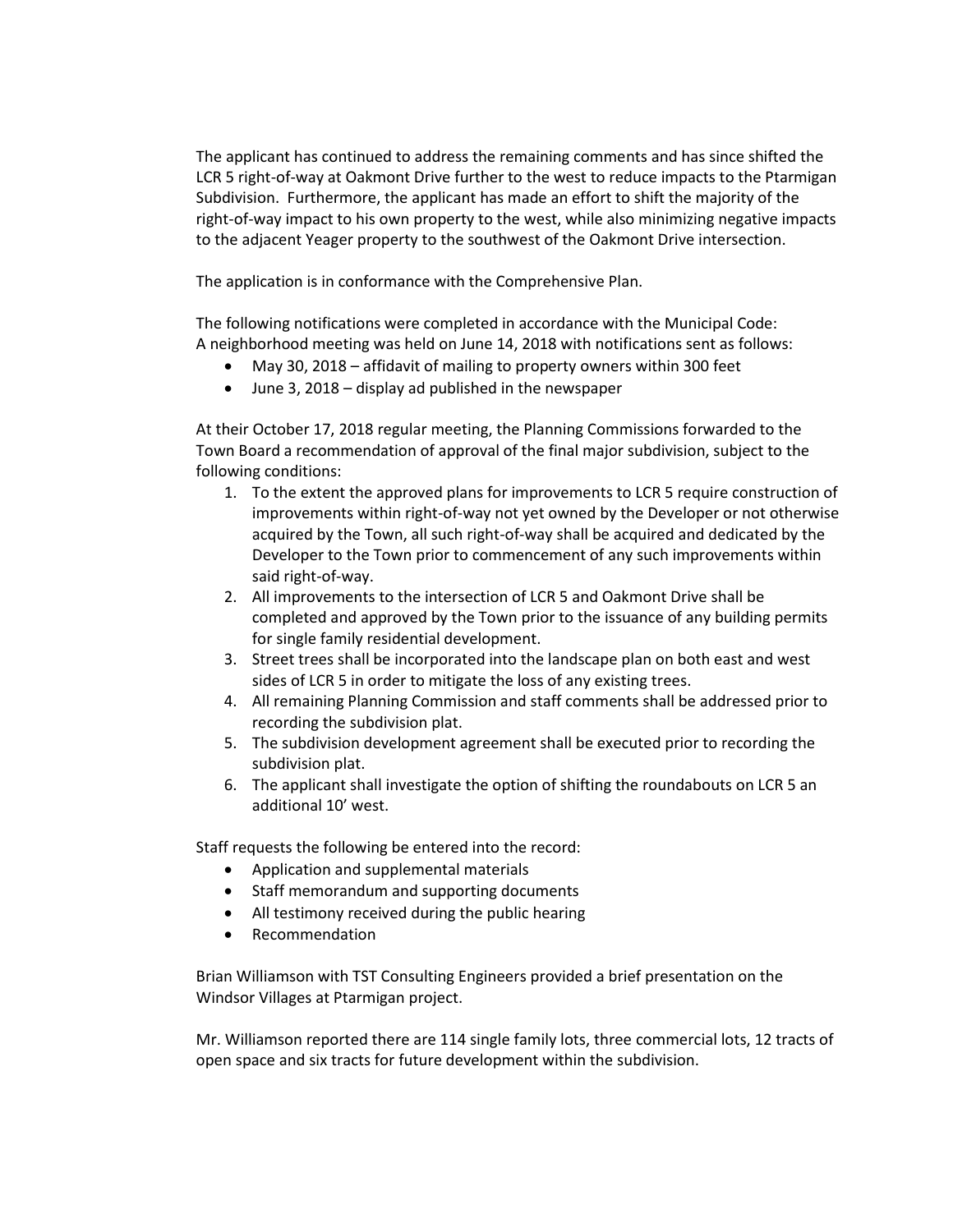The Planning Commission preliminary approval conditions from the July 18, 2018 meeting include:

- 1. All outstanding Planning Commission and staff comments be addressed on the final plat.
- 2. The final plat shall depict the right-of-way for Oakmont Drive shifted north to ensure it is dedicated solely from property controlled by the applicant.

A second neighborhood meeting was held on September 13, 2018 which was not a requirement by the Town. The developer offered to move the roundabout 10 feet to the west.

Mr. Williamson commented that the improvements to Larimer County Road 5 will be coming in the future but the benefit now is that the developer will construct the road with some share back from the Town as opposed to the Town having to build the road.

A concern of the existing neighbors is the location of the existing sound wall. Mr. Williamson provided drawings of various plans showing the distance from the travel lanes to the existing sound wall. After the cross section was moved west 10 feet, that would place 48 feet from the edge of the travel lane to the sound wall.

The distance from the travel lane to the existing sound wall at the cross section south of Oakmont will remain at 27 feet. All improvements at that cross section will be to the west.

The roundabouts at LCR 5 and 32E and LCR 5 and Oakmont have both been shifted to the west 10 feet.

The amount of right-of-way acquisition required from the Ptarmigan HOA prior to the 10 foot shirt would have been 2,184 square feet and after the shift, the right-of-way acquisition is now 1,118 square feet; 478 square feet for the roadway and 640 square feet for the sidewalk.

There are regional benefits of the project:

- Increase capacity of LCR 5 to reduce congestion
- Addition of bile lanes on LCR 5
- Access to and from existing Ptarmigan Subdivision and Oakmont improved
- 10 foot regional trail along LCR 5

Mr. Williamson addressed the condition of number six from the conditions of approval from the Planning Commission on October 17, 2018 which requires the applicant to investigate the option of shifting the roundabouts on LCR 5 an additional 10 feet to the west. There was a fair amount of time spent researching that option. Moving the roundabouts an additional 10 feet to the west would increase the impact on the properties on the west of the roundabout and the Yeager property to the south. This option would not eliminate the possibility of acquisition of property and easements from the HOA. Also the shift would require the elimination of the truck apron and put the pedestrian connection closer to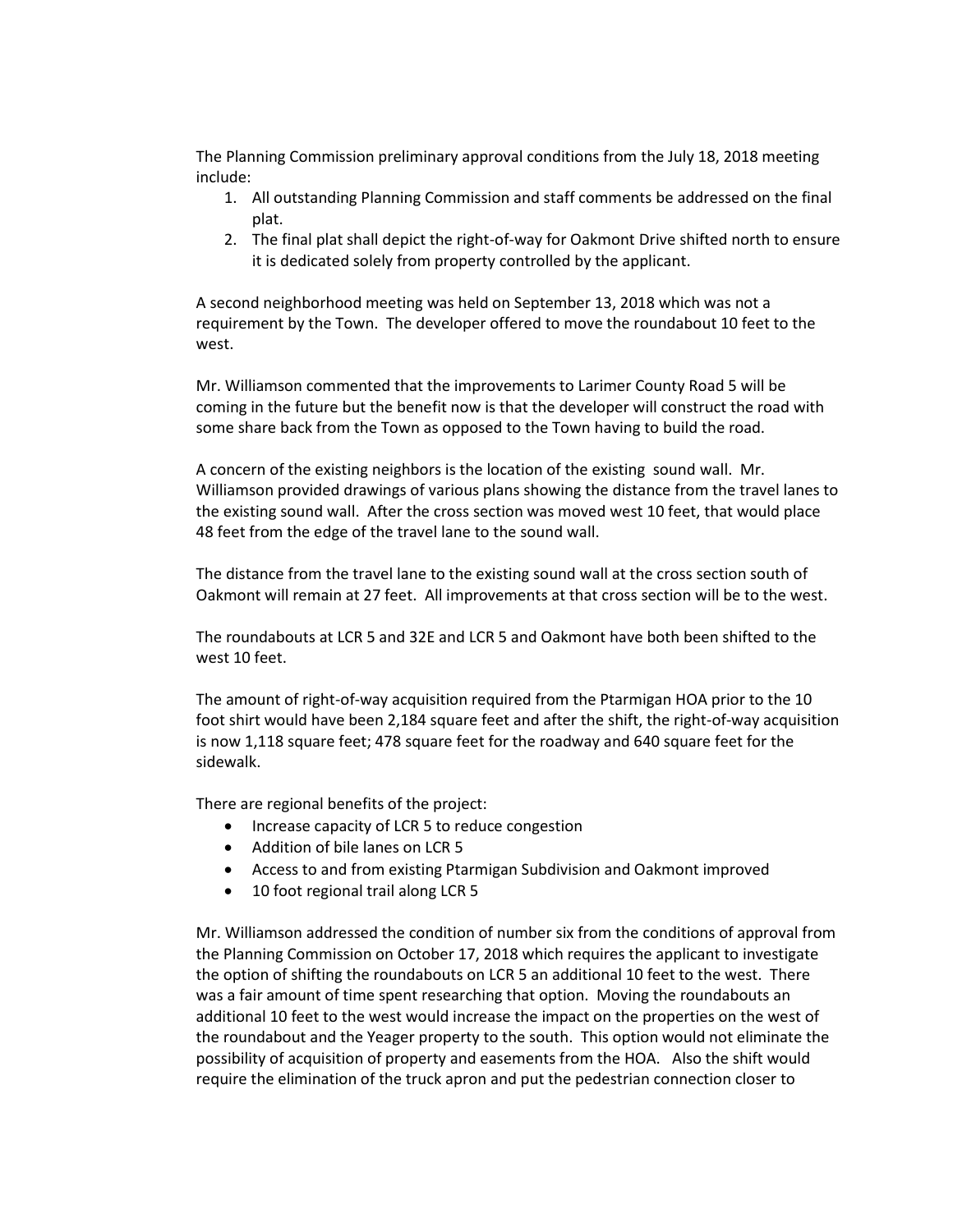traffic which is something that both the applicant and Town staff agreed was not a viable option.

Mr. Williamson also addressed condition number two from the conditions of approval from the Planning Commission on October 17, 2018 which states all improvements to the intersection of LCR 5 and Oakmont Drive shall be completed and approved by the Town prior to the issuance of any building permits for single family residential development. The developer of the property would like the Town Board to evaluate some alternatives to this condition for the following reasons:

- This is not a normal condition of approval and was not discussed with the application prior to being added to the Planning Commission packet.
- This issue, phasing and issuance of building permits is usually negotiated in the terms of the development agreement and not a condition of approval.
- There are solutions to this issue and the applicant has not been able to address these options with staff.
- This project is currently under contract for sale but this condition jeopardizes that contract and the project In whole.
- The developer is asking to be able to discuss condition number two with staff and find a solution that is acceptable for both the Town and the applicant.

Mr. Baker inquired if there has been traffic studies completed on LCR 5 and if the roundabouts are the best option.

Mr. Williamson stated staff also agrees that the roundabout is the best solution for that area as it does not meet the intersection spacing for a signalized intersection.

- Mr. Baker inquires if there would be two lanes in each direction from 32E to Highway 392. Mr. Williamson stated there will be two north bound lanes and two south bound lanes from 32E to Highway 392.
- Mr. Baker inquired if the bike/pedestrian lanes be on both sides. Mr. Williamson stated the 10 foot trail will be on the west side of the LCR 5.

Dr. Jones inquired if the roundabout is not installed, would there be room for left turn lanes going both ways.

Mr. Jon Sweet with TST Consulting stated he didn't believe that would work unless a traditional 4-way stop intersection was in place.

- Dr. Jones inquired if the traffic study was conducted during high traffic times Mr. Williamson stated the traffic study was completed in accordance with the Town of Windsor's requirements although a.m. and p.m. rush hours are evaluated as well as general operation.
- Mr. Sislowski inquired if the Town could build a road right up to the right-of-way. Mr. Hornbeck stated there would be a right to build up to the right-of-way although that would typically wouldn't be done.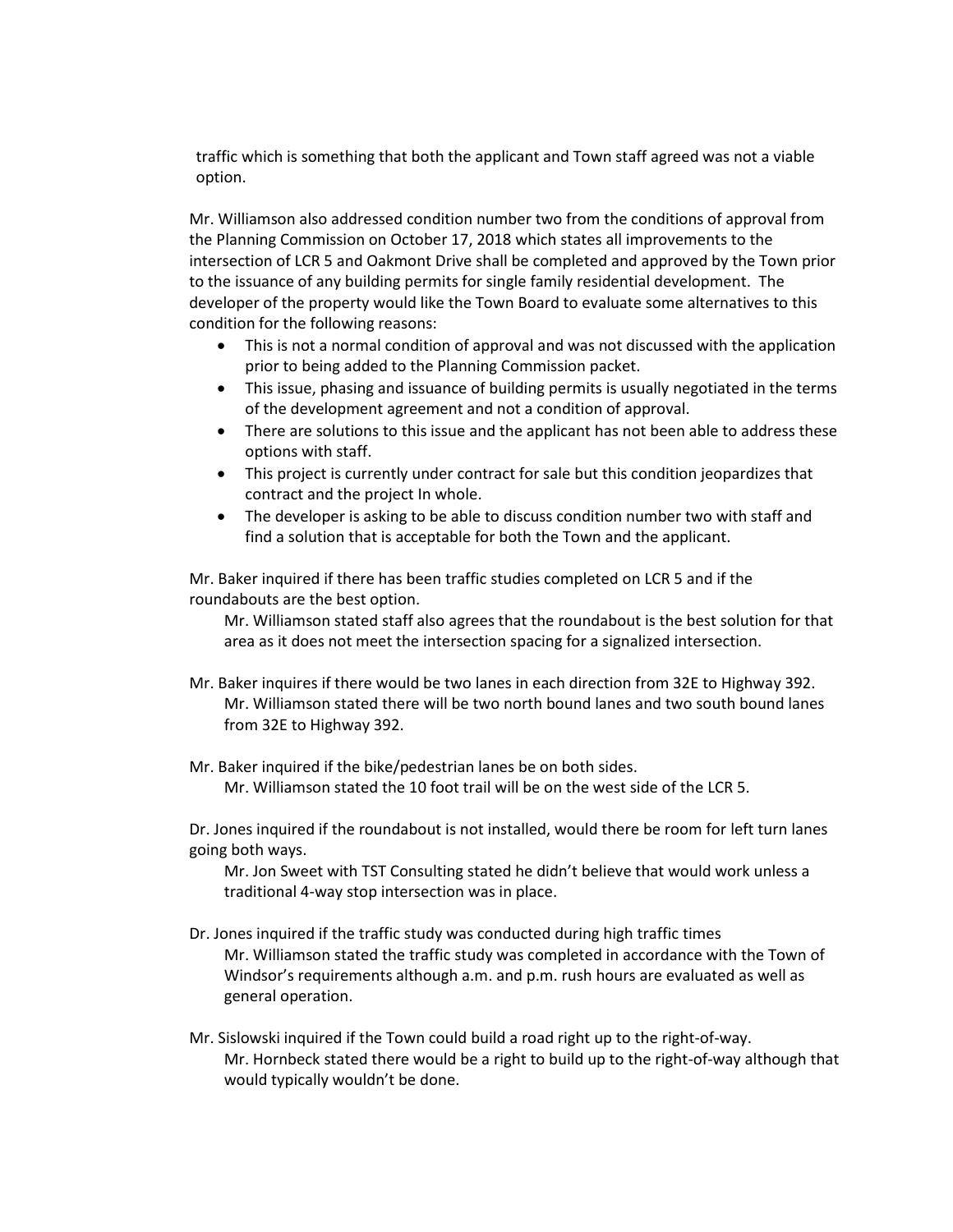- Mr. Sislowski inquired if LCR 5 will curve out and back into the existing CR 5. Mr. Williamson stated the exit out of the 32E roundabout will tie back into the existing LCR 5.
- Dr. Jones inquired if Larimer County has commented on the right-of-way. Mr. Williamson stated Larimer County is a referral agency of the Town of Windsor and they did submit comments. Larimer County did have some concerns about the proximity to the existing residences. Larimer County has not seen the plan since the roundabout has been shifted 10 feet.
- Dr. Jones inquired if Larimer County maintains LCR 5 Mr. Williamson stated LCR 5 has been annexed into the Town of Windsor and is a Windsor road. The only Larimer County right-of-way would be at the Oakmont roundabout.

Mr. Baker inquired if the roundabout was shifted farther to the west that there would be even more Yeager property that would be needed.

Mr. Williamson stated that is correct. In order to tie into the Highway 392 intersection, we have absorbed as much as can be done in the roundabout. The redirect taper in this area is 45:1. When the roundabout was shifted the first 10 feet, that had to be blended back into the Yeager property as it ties back into Highway 392. The instructions from the Town is that the road will need to be back on the section line as the road approaches Highway 392 so the intersection doesn't shift. The first 10 foot shift has already taken a portion of the Yeager property, a continued shift continues to take additional pieces of their property. There is someone living in the home on that property so the developer is being extremely cautious of moving that road any closer to the home.

- Mr. Baker inquired if the section line could be moved to the west. Mr. Sweet stated their instructions were that they could not pull any portion of the LCR 5 and 392 intersection to the west so the road would need to be back on the section line.
- Ms. Melendez inquired if a north turn lane off of highway 392 is one of the improvements. Mr. Williamson stated the improvements from the south property line to Highway 392 are not part of this plan but they are being designed and they are running concurrently. They are not part of the approval tonight but the developer is developing those.

Doug Williams, 7208 Tamarisk Drive, Fort Collins, CO addressed the Board and informed them that he is secretary/treasurer of Ptarmigan Villas. Mr. Williams stated he has serious concerns and believes location and design elements for LCR 5 should be addressed prior to approval. The folder that has been presented to the Town Board contains the letter from Larimer County which addressed 11 concerns.

John Truesdell, 7426 Tamarisk Drive, Fort Collins, CO stated he lives approximately 400 feet east of Oakmount and LCR 5. Mr. Truesdell stated the Town Board has the opportunity to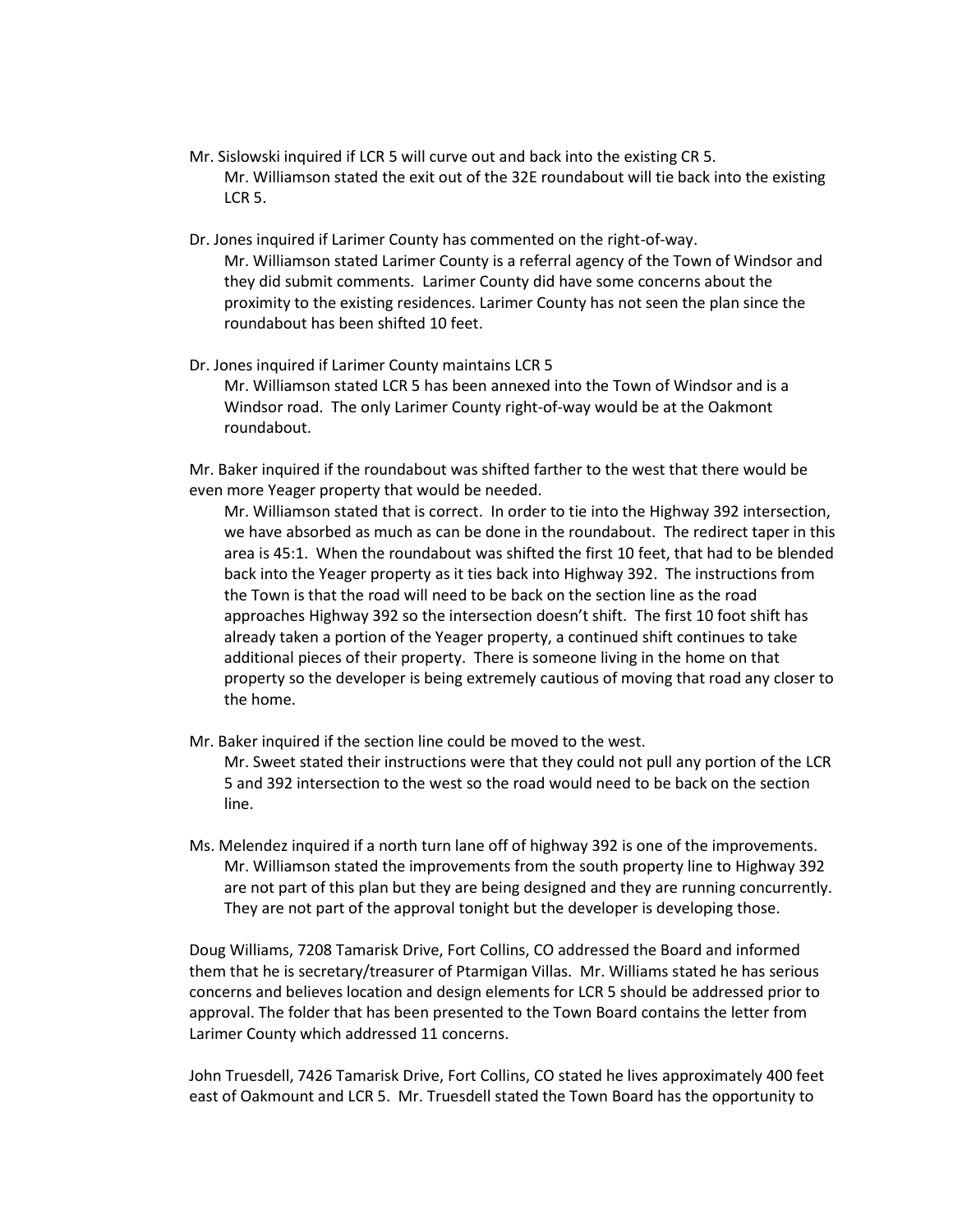prevent error tonight and the injustice that is about to be done. We understand that professional momentum has gathered around the concept of this roundabout but let's look at what really happens, considering the pictures, the extend of the incursion of the LCR 5 roundabout into Ptarmigan. If you look at that, here is going to be the result if the Board approves what is presented tonight; Muth gets what he wants with more dollars for his ground, Windsor gets what it wants for developer assistance to build LCR 5 but then what happens to Ptarmigan. Ptarmigan's entry is severely compromised.

Mayo Sommermeyer, 7425 Vardon Way, Fort Collins, CO addressed the Board in informed them that he is president of the Master Homeowners Association at Ptarmigan. The Master Board met and are consistent in the position that a fairly simple solution will work. The Board would like the roundabout moved sufficiently to the west to not involve any Ptarmigan HOA property. Mr. Muth's objection of moving this out of our hair is that it will encourage additional design fees and it will also compromise some lots which he planned himself. To move it off of our backyard, it would require that he has to take a little land from the Yeager property. Maybe it is easier to take out ground on the Yeager's property. Moving this to the west is a fairly simple solution.

Lee Sommers, 5101 Nelson Court, Fort Collins, CO stated their lot is at the northeast corner of where the roundabout will be located. They have been members of Ptarmigan since 1994. Another factor that enters into this is that LCR 5 is a very desirable alternative to the interstate so no matter what time of the day it is, if there are problems on the interstate, LCR 5 will back up. Mr. Sommers is supportive of the development that is being proposed and supportive to the roundabout even though it is close to their backyard. It is being requested that is be moved off of Ptarmigan HOA land in order to provide some additional flexibility for overall development.

Gordon Hadlow, 5320 Augusta Trail, Fort Collins, CO addressed the Board and stated the roundabout still encroaches on the common property of the association. It will severely impact Mr. Sommers home as well as the home on the southeast corner. Both of those homes will take the brunt of the roundabout. This entrance at Ptarmigan has been in existence for 25 year and Mr. Hadlow does not understand why that has to be impacted by a new development. The new development should absorb the problems. Mr. Hadlow is requesting that there be no relief on number two of the conditions of approve and that number six be changed to require the roundabout not to encroach on any current Ptarmigan land.

Mr. Williamson with TST consulting addressed some comments from the public. The road is to the west of the existing cottonwoods that are along LCR 5. Also, there have been meetings taken place since the spring of 2018 and some design changes have been made based on feedback; eliminating the walk on the sound side of Oakmont and eliminating the crossing on the south side of the roundabout to minimize the impact there.

Mr. Baker inquired as to the roundabout encroaching 80 feet into the entrance. Mr. Williamson stated it is not encroaching into the property owned by the HOA as it is encroaching into the existing county right-of-way.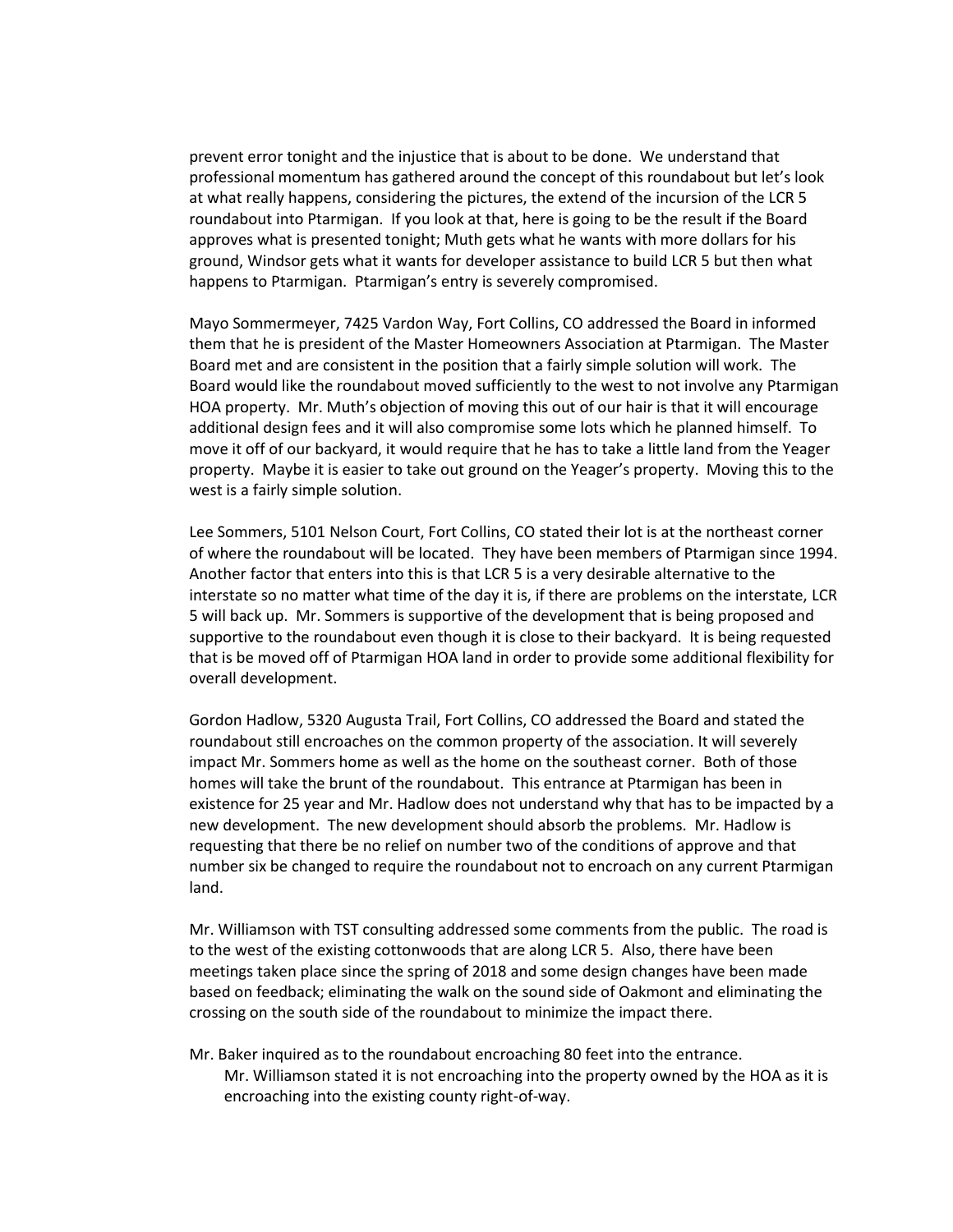Mr. Baker inquired as to if the roundabout is moved farther west, would the land acquired from the Yeager property be greater than the land acquired from the HOA.

Per Mr. Williamson; by far as it is down to 1,100 square feet from the HOA and the property acquisition from the Yeager property would run the length of their property.

Mr. Baker inquired as to what Lot Q is.

Mr. Williamson stated that is Tract Q which is slated for future development in the master plan as multifamily.

Dr. Jones inquired if it was not moved off of the HOA, there would be issues with the Yeager property.

Mr. Williamson stated there are already issues with the Yeager property with the expansion of LCR 5 and this would exasperate them more. The existing house is a little more than 20 feet from the right-of-way after the roundabout was shifted 10 feet to the west. The minimum setback in Windsor is 20 feet.

Mr. Sislowski inquired as to any alternative intersection controls.

Mr. Horneck stated the Town's preferred alternative is the roundabout. A signal at that intersection would not meet the Town's criteria. A 4-way stop would function poorly at that intersection as well. The roundabouts being proposed are in conformance with Town standards.

Mr. Sislowski inquired as to the rational of number two of the conditions of approval which pertains to the intersections being completed prior to permitting.

Mr. Hornbeck stated that is typically a development agreement item for phasing and typically all improvements would be required to be completed prior to building permits being issued. Windsor would not want to have to hold a certificate of occupancy for a home for completion of a roundabout.

Mr. Ballstadt stated this is somewhat of a unique situation. Windsor has been working with Mr. Muth's team pretty regularly to see what can be done to shift the roundabout and to make the least impact on the neighboring properties.

Ms. Melendez inquired as to what is not normal about this project that is requiring item two of the conditions of approval.

Mr. Ballstadt stated the fact that the location of the roundabout is still being worked on. Windsor has been working with the applicant to allow them to be able to begin improvements onsite which includes the internal street network.

Ms. Melendez confirmed if the 10 foot shift did or did not occur.

Mr. Williamson stated it did occur which includes both roundabouts and the section between the roundabouts. That shift was made after the September neighborhood meeting.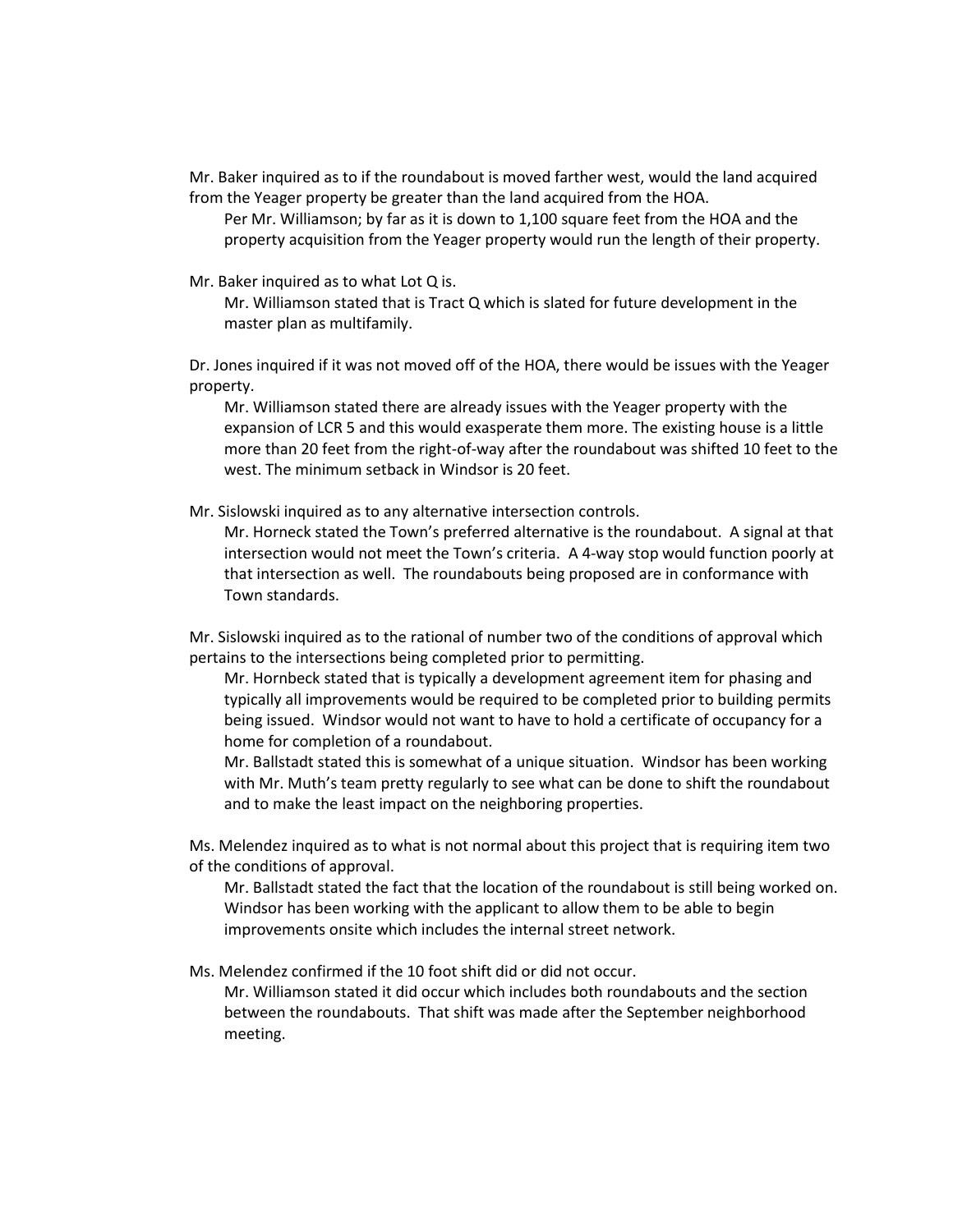Mr. Rennemeyer confirmed that if the roundabout was shifted an additional 10 feet, the ratio of putting the road back to center line at LCR 5 and Highway 392 would encroach into the 20 setback at the home on the Yeager property.

Per Mr. Williamson; that's correct.

Mr. Ballstadt stated they have asked that the applicant locate the roundabouts in a way that minimizes the impact to all parties involved.

Mr. Sweet stated at this point there is not an approved design. Since the neighborhood meeting in September, the roundabout has been moved to the west 10 feet and have blended it back in. Nothing has gone back to the Town for any approvals. As the roundabout continues to move further west, the project will continue to move into the setback of the Yeager property.

- Mr. Rennemeyer inquired if Mr. Muth sells the property, will this process begin again. Mr. Sweet stated the purchaser will be buying the single family lots as currently shown.
- Mr. Sislowski inquired as to what would be the gain for condition of approval number two. Mr. Ballstadt stated the condition was included based on a staff conversation that would defer to a later administrative negotiation.

Dr. Jones inquired as to a spokesman from Ptarmigan addressing if they would like to see a roundabout there.

The Master Association feels the roundabout is the most acceptable method to handling traffic at that intersection.

Dr. Jones inquired if the HOA ground is in the right-of-way.

Mr. Williamson stated it is not as there are two different property owners. The right-ofway at Oakmont is owned by the county and the right-of-way in LCR 5 is owned by the Town. The HOA owns the open space tracks that are adjacent to those two rights-ofway.

**Town Board Member Rennemeyer moved to close the public hearing. Town Board Member Wilson seconded the motion. Roll call on the vote resulted as follows: Yeas – Baker, Wilson, Bennett, Rennemeyer, Jones, Sislowski, Melendez; Nays- None; Motion Passed.** 

- 3. Resolution No. 2018-95 A Resolution Approving a Final Major Subdivision Windsor Villages at Ptarmigan – Tom Muth, Windsor Investments LTD, applicant/ Jon Sweet, TST Consulting Engineers, applicant's representative
	- Quasi-judicial
	- Staff presentation: Paul Hornbeck, Senior Planner

Mr. Hornbeck had nothing further to add.

Mr. Wilson commented that the developers have done as much as they can and it's unclear if there is a solution that will satisfy everyone.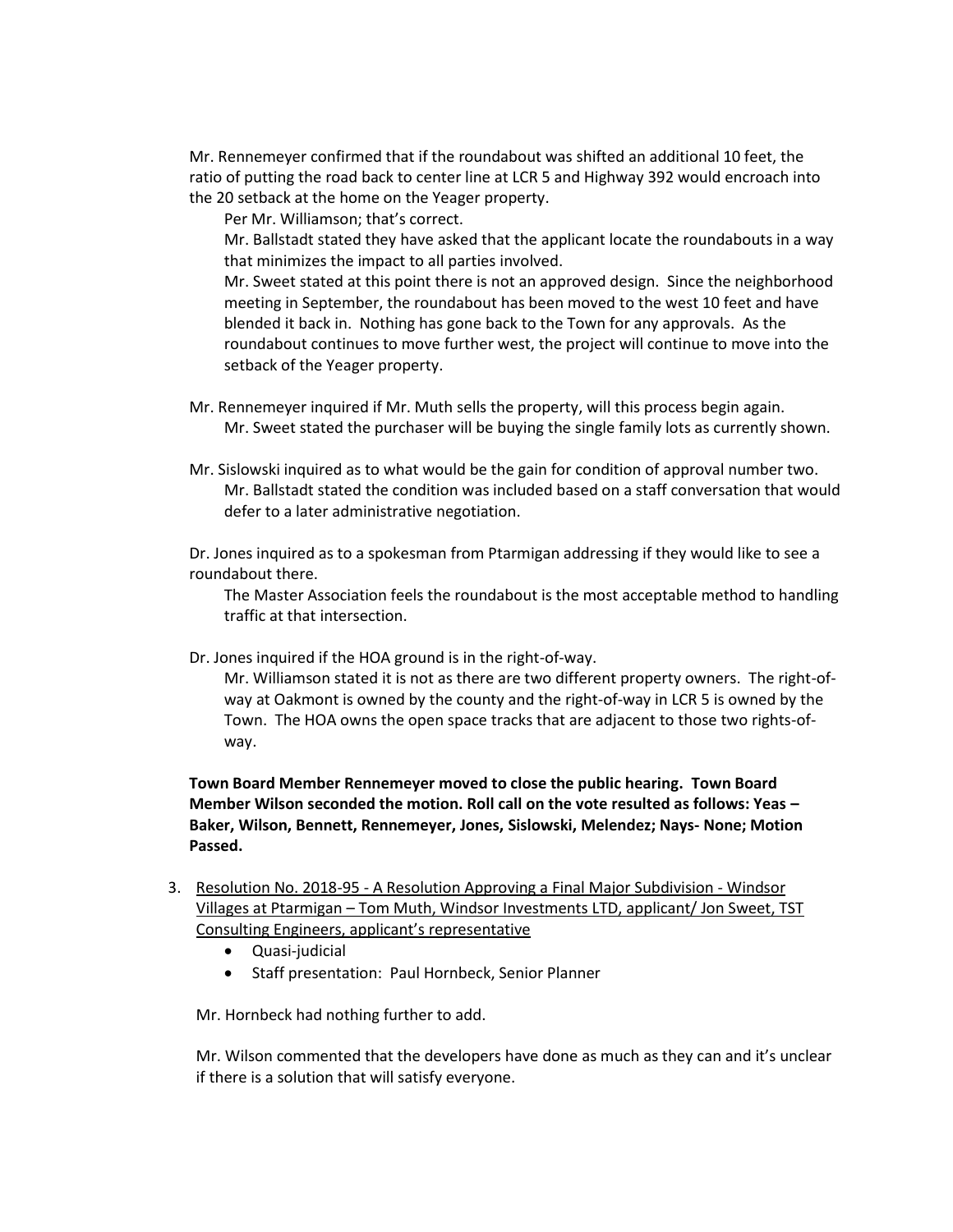Dr. Jones suggested tabling the item to see if there was other options.

Mr. Sislowski commented that LCR 5 has become a heavily traveled road and it is unclear on what other options there are.

Ms. Melendez commented that if this is approved and moves forward, it may have to come to the conclusion to work itself out anyway since the first requirement is acquiring the rightof-way.

Mr. Bennett commented that he does not see any other options and that he will be voting in favor of the resolution.

Mr. Rennemeyer commented that he is in favor of the resolution.

## **Town Board Member Jones moved to table Resolution 2018-95 until the November 26, 2018 regular meeting. Town Board Member Sislowski seconded the motion.**

Mr. Bennett inquired if there are any consequences if Resolution 2018-95 is moved to the November 26, 2018 regular meeting.

Mr. McCargar stated he did not believe there was any record made regarding any consequences.

**Roll call on the vote resulted as follows: Yeas – Baker, Bennett, Rennemeyer, Jones, Melendez; Nays – Wilson, Sislowski; Motion passed.** 

- 4. Public Hearing An Ordinance Approving a PUD (Planned Unit Development) Zoning Overlay – The Brands East Planned Unit Development Overlay District – Martin Lind, Manager, Eagle Crossing Windsor, LLC, owner / Mitch Black, Norris Design, owner's representative
	- Quasi-judicial
	- Staff presentation: Paul Hornbeck, Senior Planner

Per Mr. Hornbeck; at the request of the applicant, the Planning Commission continued these agenda items until their November 7, 2018 meeting. Therefore staff recommends the Town Board continue these items to the November 26, 2018 meeting.

**Town Board Member Rennemeyer moved to postpone items C.4 and C.5 to November 26, 2018. Town Board Member Sislowski seconded the motion. Roll call on the vote resulted as follows: Yeas – Baker, Wilson, Bennett, Rennemeyer, Jones, Sislowski, Melendez; Nays-None; Motion passed.** 

- 5. Ordinance No. 2018-1573 An Ordinance Approving a PUD (Planned Unit Development) Zoning Overlay – The Brands East Planned Unit Development Overlay District – Martin Lind, Manager, Eagle Crossing Windsor, LLC, owner / Mitch Black, Norris Design, owner's representative
	- Quasi-judicial
	- Staff presentation: Paul Hornbeck, Senior Planner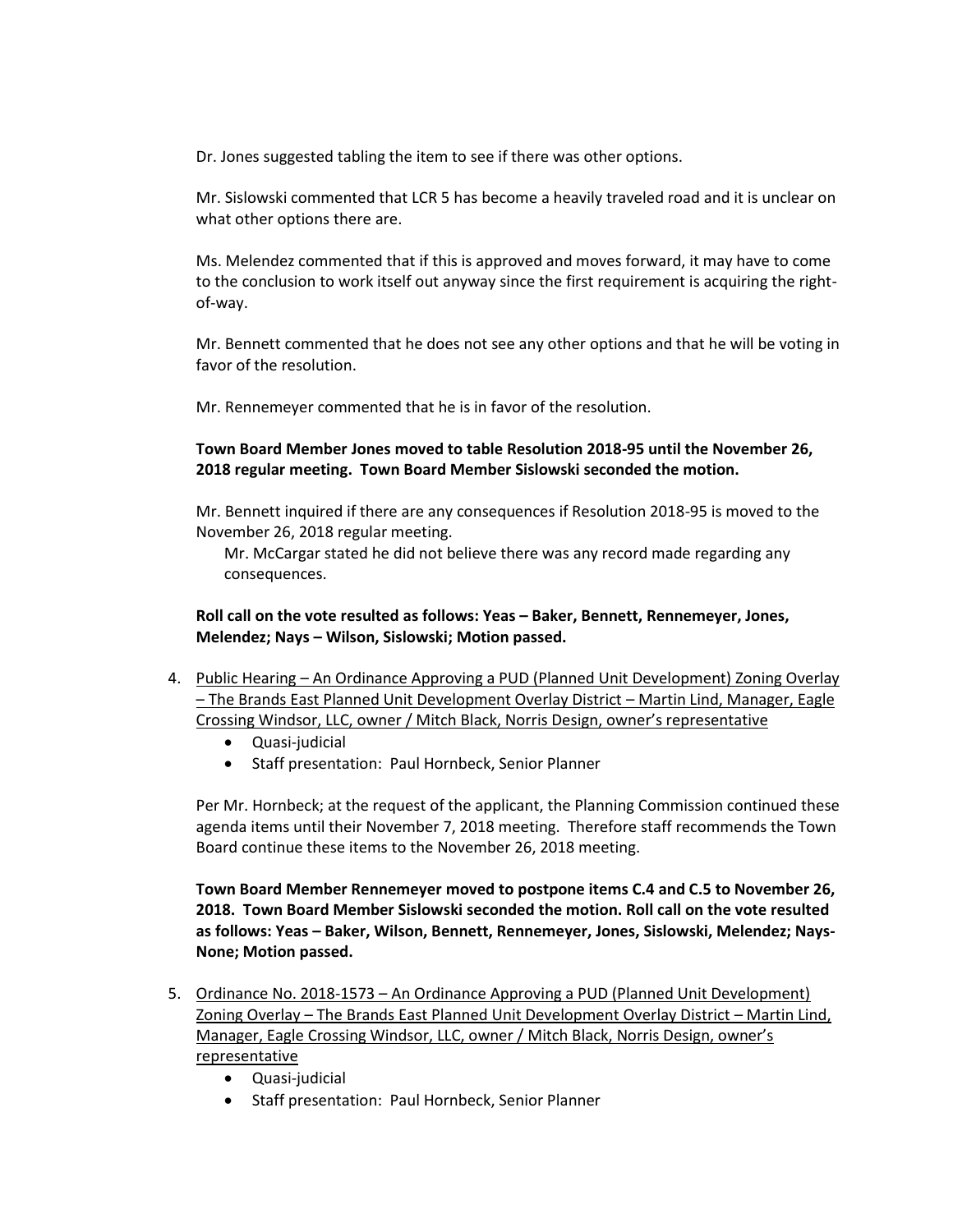Agenda Item postponed to November 26, 2018

- 6. Public Hearing An Ordinance Amending Section 17 of the Town of Windsor Municipal Code regarding Landscape Requirements
	- **•** Legislative
	- Staff presentation: Paul Hornbeck, Senior Planner

## **Town Board Member Rennemeyer moved to open the public hearing. Town Board Member Jones seconded the motion. Roll call on the vote resulted as follows: Yeas – Baker, Wilson, Bennett, Rennemeyer, Jones, Sislowski, Melendez; Nays- None; Motion**

Per Mr. Hornbeck, the enclosed draft ordinance is a comprehensive update to the Town's landscape standards, which have been in place since 2006. The update is based on the premise that the existing landscape standards have been successful in strengthening the character and quality of development; however, are in need of updates to achieve the following:

- Reorganization to be easier to understand and apply
- Better address water conservation in landscaping
- Expand and refine bufferyard requirements
- Other minor clarifications and modifications

The reorganization is largely moving towards more tables to express the requirements of the code. The current standards are explained in text.

The water wise requirements addresses the growth of the region and high demand for water by looking at water conservation efforts. The current code encourages water conservation but does not have any requirements. There are six primary items that are being proposed:

- 1. A minimum of 65% of shrubs shall be very low or low water use.
- 2. A maximum of 15% of shrubs and trees shall be high water use.
- 3. Medium and high water grass turf areas are limited to high use or high visibility areas with no restriction on irrigated low water grasses.
- 4. Sites over 3 acres shall use hydrozones (groupings of plants based on water needs to prevent overwatering).
- 5. Rain shutoff sensors are required.
- 6. Allowing rock beds for up to 20% of the landscaped area and not to exceed 3000 square feet individually provided visual interest is provided by some combination of boulders, shrubs, western collectibles, etc. (note: this allowance is in response to work session comments).

Bufferyards are currently included in the landscape standards however it is being proposed to expand their use so bufferyards will essentially buffering between two uses that are generally not seen as compatible. Currently the code requires 15-20 feet wide buffers based on building size for commercial or industrial development next to residential. The draft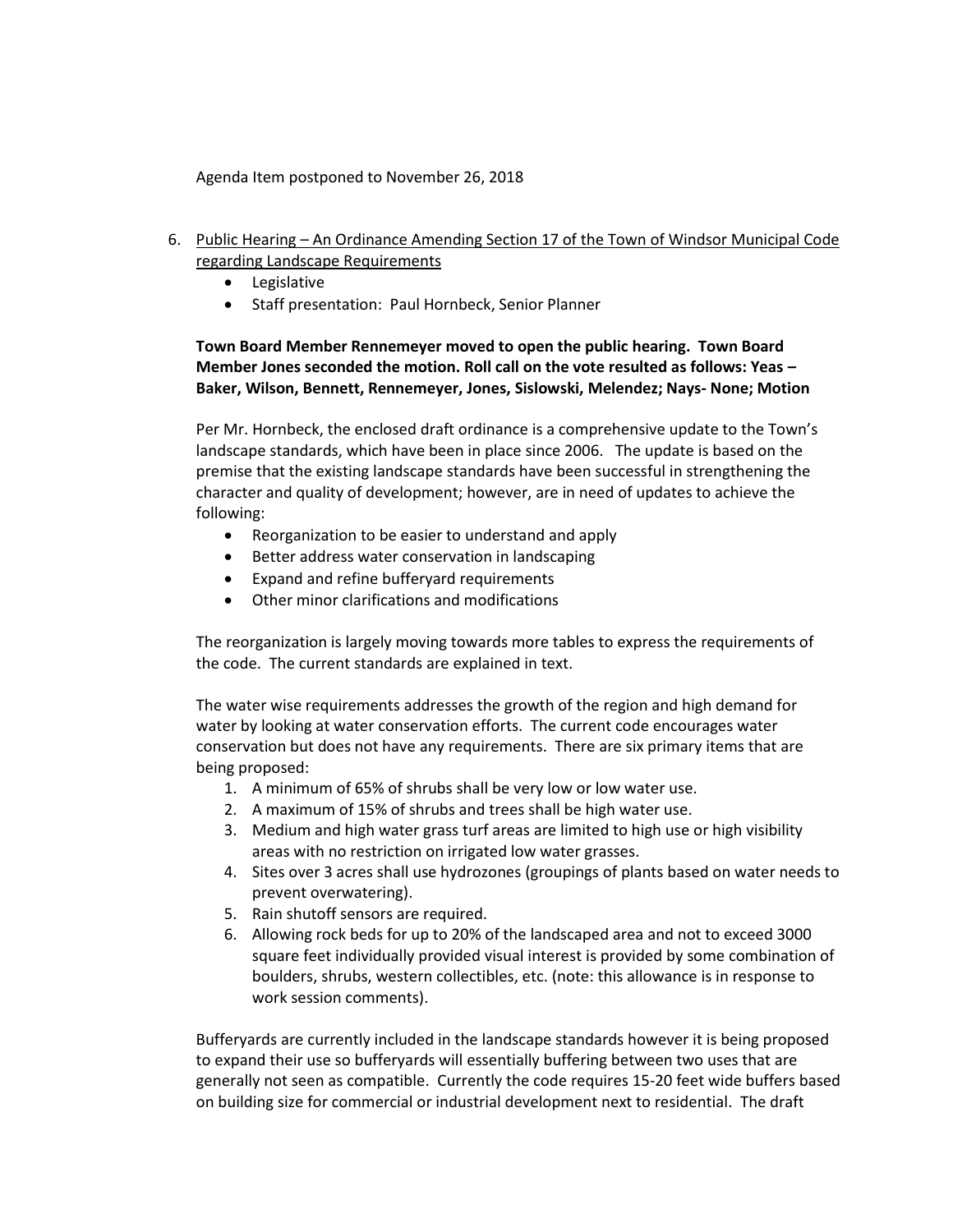landscape code refines and expands the bufferyard concept and the major changes are summarized as follows:

Expanded use of bufferyards between incompatible uses, such as multifamily adjacent to single family.

Four standardized bufferyard types specify width and plant density (Table 7-8) which are assigned based degree of incompatible zone districts (Table 7-7)

Alternative standards for constrained sites that cannot accommodate standard bufferyards. Eliminating the requirement for bufferyards in the Central Business (CB) zone district. Requires a mix of shade, ornamental, and evergreen trees to ensure year-round buffering and seasonal interest.

A number of minor change have been made in order to try to clarify and simplify standards while creating high quality landscaping similar to the current standards. Further language has been added to clarify maintenance responsibility and responsibility for ongoing compliance.

Another modification proposed is a reduction in the amount of landscaped area required with larger industrial sites. Currently all industrial sites are required to provide 15% landscape area. This standard has been problematic because it places a burden on large sites to provide a tremendous amount of landscaping when much of the site is often unused. An administrative interpretation has been made in the past that such sites are only required to provide 15% landscaped area based on the developed area of the site. Rather than continue to rely on administrative interpretation, the draft landscape code includes tiered standards for industrial sites: 15% landscaping for site under three acres, 8% landscaping for sites between three and ten acres, and 5% for sites over 10 acres. The percentages listed are minimums; however, in order to provide all individual landscape components required, landscaping in excess of the minimums may be required in some cases. However, the intent is large sites would focus landscaping where it's most impactful, such as adjacent to right-of-way.

At their October 17, 2018, meeting Planning Commission forwarded to Town Board a recommendation of approval of the ordinance.

Staff requests the following be entered into the record:

- Staff memorandum
- Packet Materials
- Public Testimony
- Staff Recommendation

Mr. Baker inquired as to the 20% rock in landscaping. Mr. Hornbeck stated the 20% is the maximum as there is no xeriscape.

#### Mr. Baker inquired as to what a western collectable is.

Mr. Hornbeck stated the intent of that is to add interests and not just gravel; a western collectable is antiques, farm or wagon wheel type decorations.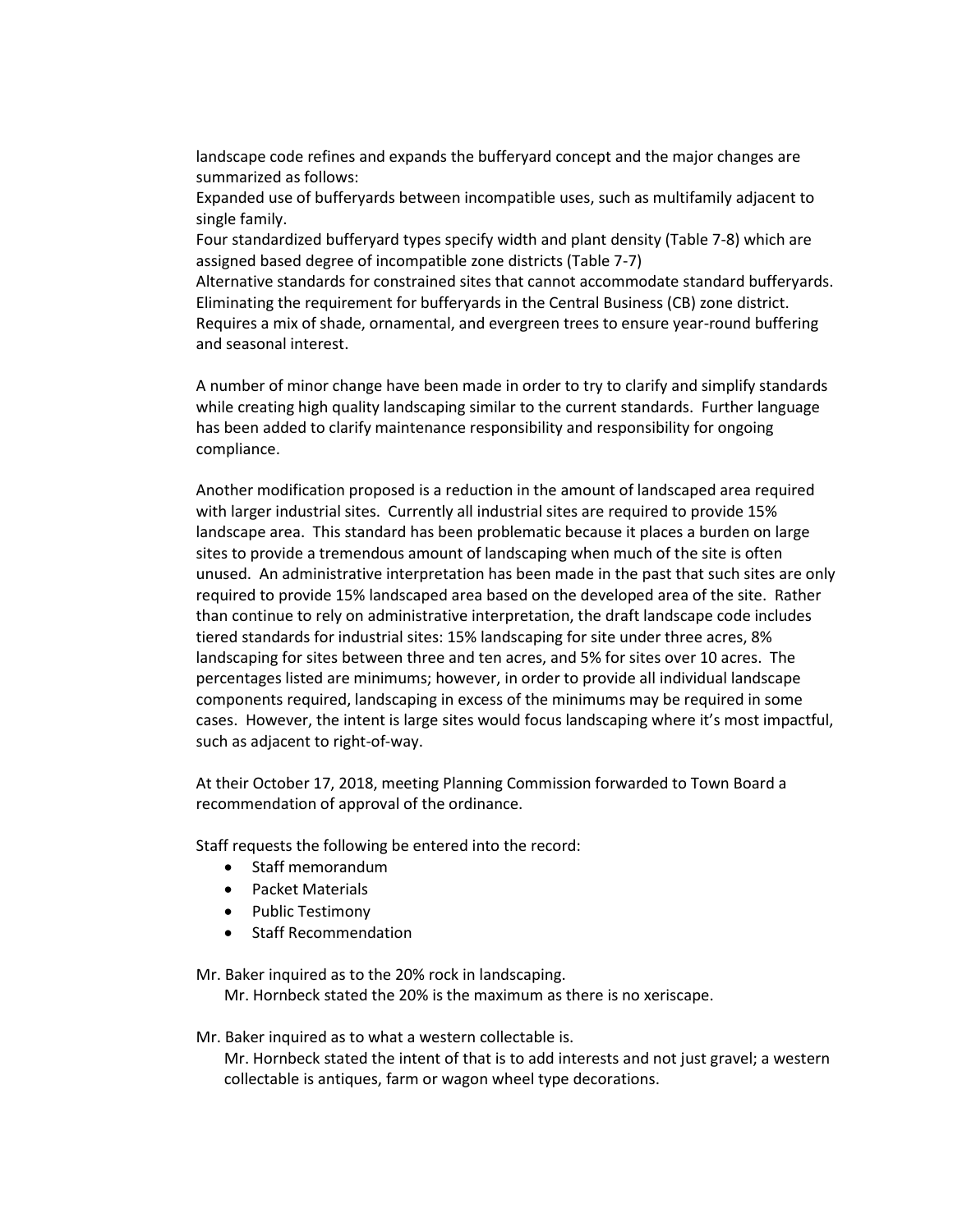Mr. Bennett inquired as to how feedback from stakeholders has been incorporated into the recommendations.

Mr. Hornbeck stated staff had heard feedback that the landscape standards were difficult to work with so the goal was to make the standards easier to apply.

Mr. Sislowski inquired as to how the landscape requires will work with special districts and HOA's.

Mr. Hornbeck stated these requirements are minimums and an HOA could require more but not less.

**Town Board Member Sislowski moved to close the public hearing. Town Board Member Baker seconded the motion. Roll call on the vote resulted as follows: Yeas – Baker, Wilson, Bennett, Rennemeyer, Jones, Sislowski, Melendez; Nays- None; Motion passed.** 

- 7. Ordinance No. 2018-1574 An Ordinance Amending Section 17 of the Town of Windsor Municipal Code regarding Landscape Requirements
	- Legislative
	- Staff presentation: Paul Hornbeck, Senior Planner

Mr. Hornbeck had nothing further to add.

**Town Board Member Rennemeyer moved to approve Ordinance No. 2018-1574 Amending Section 17 of the Town of Windsor Municipal Code regarding Landscape Requirements. Mayor Pro Tem Bennett seconded the motion. Roll call on the vote resulted as follows: Yeas – Baker, Wilson, Bennett, Rennemeyer, Jones, Sislowski, Melendez; Nays- None; Motion** 

- 8. Ordinance No. 2018 –1575 An Ordinance Adopting Article XI of Chapter 10 of the Windsor Municipal Code concerning the Public Consumption of Alcohol within the Town of Windsor
	- **•** Legislative
	- Staff presentation: Rick Klimek, Chief of Police

Chief Klimek informed the Board that recent amendments to the Colorado Revised Statutes eliminated 3.2% alcohol beverages as a licensed classification and the availability of 3.2 beer will be extinguished.

Windsor's code has allowed for 3.2% alcohol in parks, recreational facilities and trails. Knowing this change is coming, several meeting have taken place to discuss recommendations moving forward.

The proposed ordinance before the Board includes:

 Adopt a Town wide-open container ban in public places, with the exceptions of Town Parks where permitted.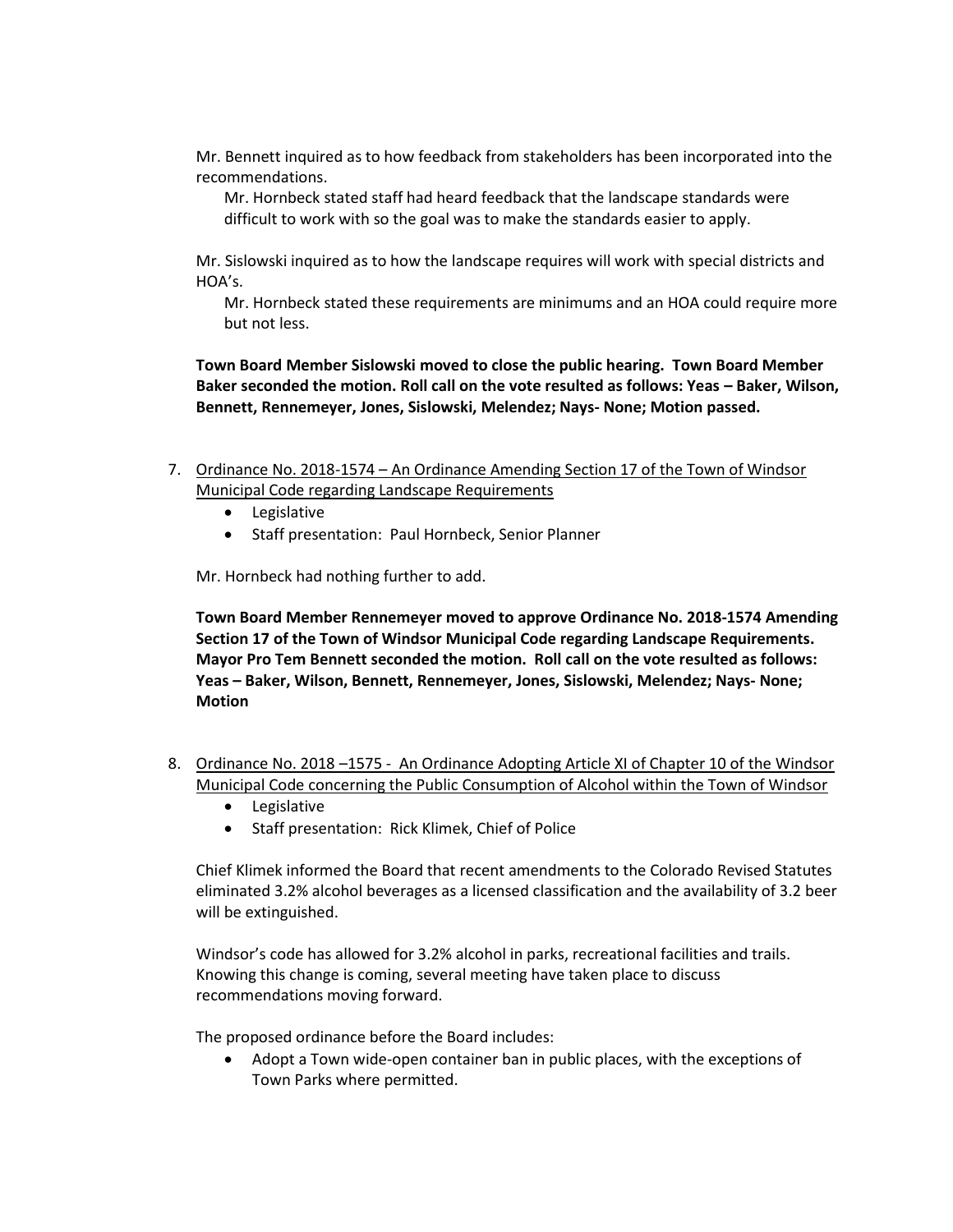- Permit beer and wine in all parks with the exception of Chimney Park unless authorized by a special event license or other local licensing authority.
- Note: We discussed including Diamond Valley Park however, since the Town no longer owns that property, it has been removed from the proposed ordinance.
- No glass containers permitted.

The portion of the Ordinance adding Windsor Municipal Code Sec. 10-11-20, "Consumption and Possession of Alcoholic Beverages in Public Parks" sunsets in one (1) year. This subsequently forces a review of the policy and enables staff and Town Board to make changes if needed based upon any issues that may arise.

Given that the portion of the ordinance addressing alcohol in public parks sunsets in one year this information will aid staff and Town Board in making an informed decision regarding public consumption of alcohol in the Town.

- Recreation staff will add a self-reporting box on all special events, park and pavilion rentals to track usage of alcohol in parks.
- Recreation staff will track and compare beer garden sales from 2018 events against 2019 events for comparison and analysis.
- Police department will track and compare crime statistics for 2019 and compare against previous years.

Mr. Sislowski inquired if it is required that Windsor places a one year sunset on the proposed changed.

Mr. McCargar stated it is not, the option was discussed with the Board to see how the proposed change went.

**Town Board Member Rennemeyer moved to approve Ordinance No. 2018-1575 – An Ordinance Adopting Article XI of Chapter 10 of the Windsor Municipal Code concerning the Public Consumption of Alcohol within the Town of Windsor. Town Board Member Wilson seconded the motion. Roll call on the vote resulted as follows: Yeas - Baker, Wilson, Bennett, Rennemeyer, Jones, Sislowski, Melendez; Nays- None; Motion** 

- 9. Ordinance No. 2018-1576 An Ordinance Repealing, Amending, Adding and Re-Adopting Portions of Chapter 6, Article I, of the Windsor Municipal Code concerning the Elimination of 3.2 Beer
	- Legislative
	- Staff presentation: Kim Emil, Asst. Town Attorney

Ms. Email informed the Town Board that Ordinance No 2018-1576 is a housekeeping ordinance that will clean up the code by removing all references to 3.2% beer. References numbers were also updated as the legislature has moved the Colorado Liquor Code from Title 12 to Title 44.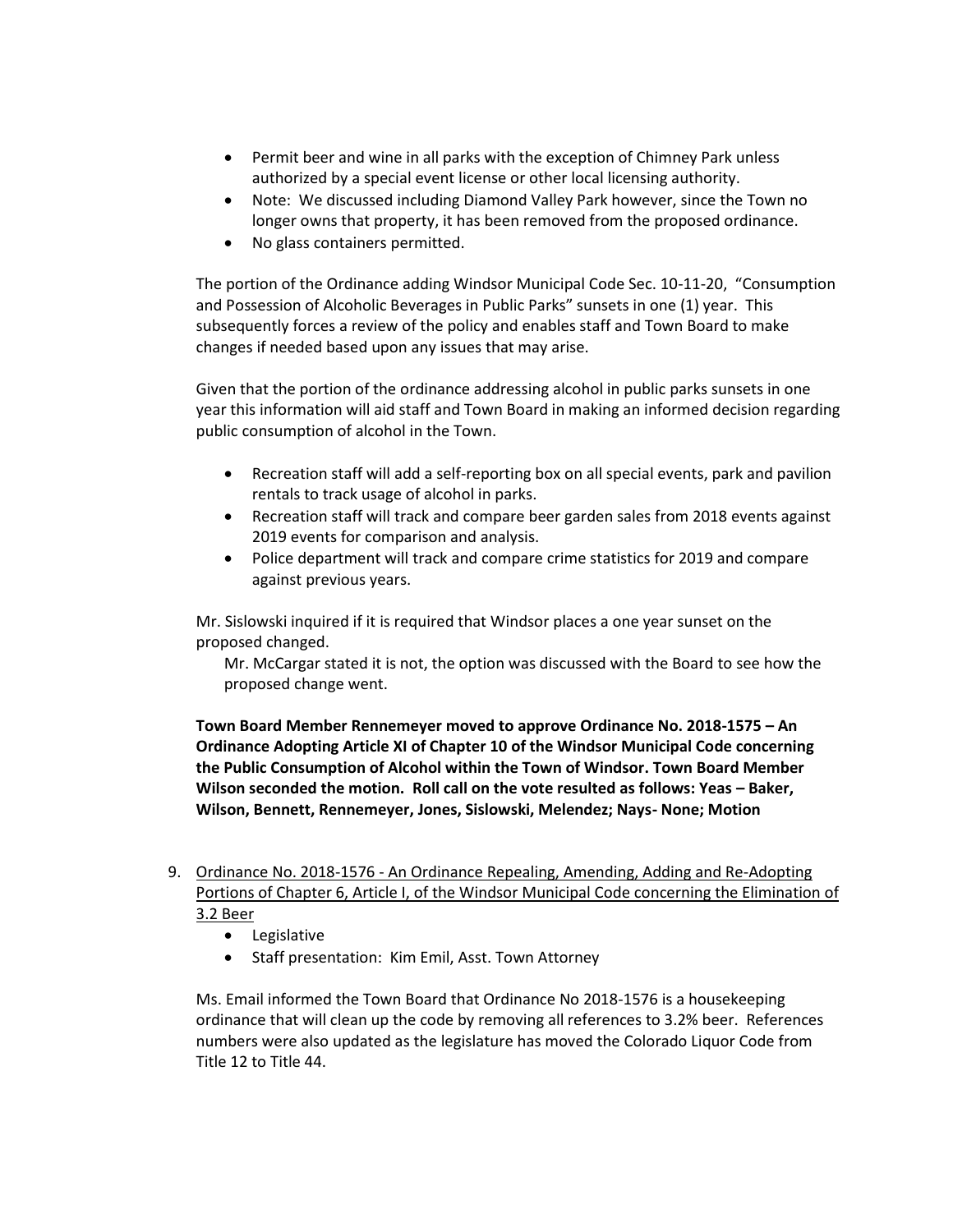**Town Board Member Wilson moved to approve Ordinance No. 2018-1576 - An Ordinance Repealing, Amending, Adding and Re-Adopting Portions of Chapter 6, Article I, of the Windsor Municipal Code concerning the Elimination of 3.2 Beer. Mayor Pro Tem Bennett seconded the motion. Roll call on the vote resulted as follows: Yeas – Baker, Wilson, Bennett, Rennemeyer, Jones, Sislowski, Melendez; Nays- None; Motion** 

- 10. Item C.10 was moved up in the agenda following item A.3.
- 11. Financial Report September 2018
	- Staff presentation: Dean Moyer, Director of Finance

Mr. Moyer provided an overview of the Financial Report that was included in packet material.

- 12. Economic Development Report
	- Staff presentation: Stacy Miller, Director of Economic Development

Ms. Miller provided an overview of the prospect report that was distributed during the meeting.

#### D. COMMUNICATIONS

- 1. Communications from the Town Attorney Mr. McCargar reminded the Board of the executive session this evening.
- 2. Communications from Town Staff o Site Plan: Southgate Business Park 7th Filing Lot 1
- 3. Communications from the Town Manager Mr. Hale informed the Board that the wrap-up budget meeting is scheduled for November
- 5, 2018. 4. Communications from Town Board Members Dr. Jones went over questions that will be asked of the Windsor Housing Authority and asked that Board members send any other questions to him.
- E. An Executive Session pursuant to Colorado Revised Statutes § 24-6-402 (4)(e) (I) for the purpose of determining positions relative to matters that may be subject to negotiations; developing strategy for negotiations; and instructing negotiators with respect water treatment options (Shane Hale, Town Manager; Ian D. McCargar, Town Attorney)

**Town Board Member Rennemeyer moved to go into executive session pursuant to Colorado Revised Statutes § 24-6-402 (4)(e) (I) for the purpose of determining positions relative to matters that may be subject to negotiations; developing strategy for negotiations; and instructing negotiators with respect water treatment options (Shane Hale, Town Manager; Ian D. McCargar, Town Attorney). Town Board Member seconded the motion. Roll call on the vote resulted as follows: Yeas – Baker, Wilson, Bennett, Rennemeyer, Jones, Sislowski, Melendez; Nays- None; Motion** 

Upon a motion duly made, the Town Board returned to the regular meeting at 10:36 p.m.